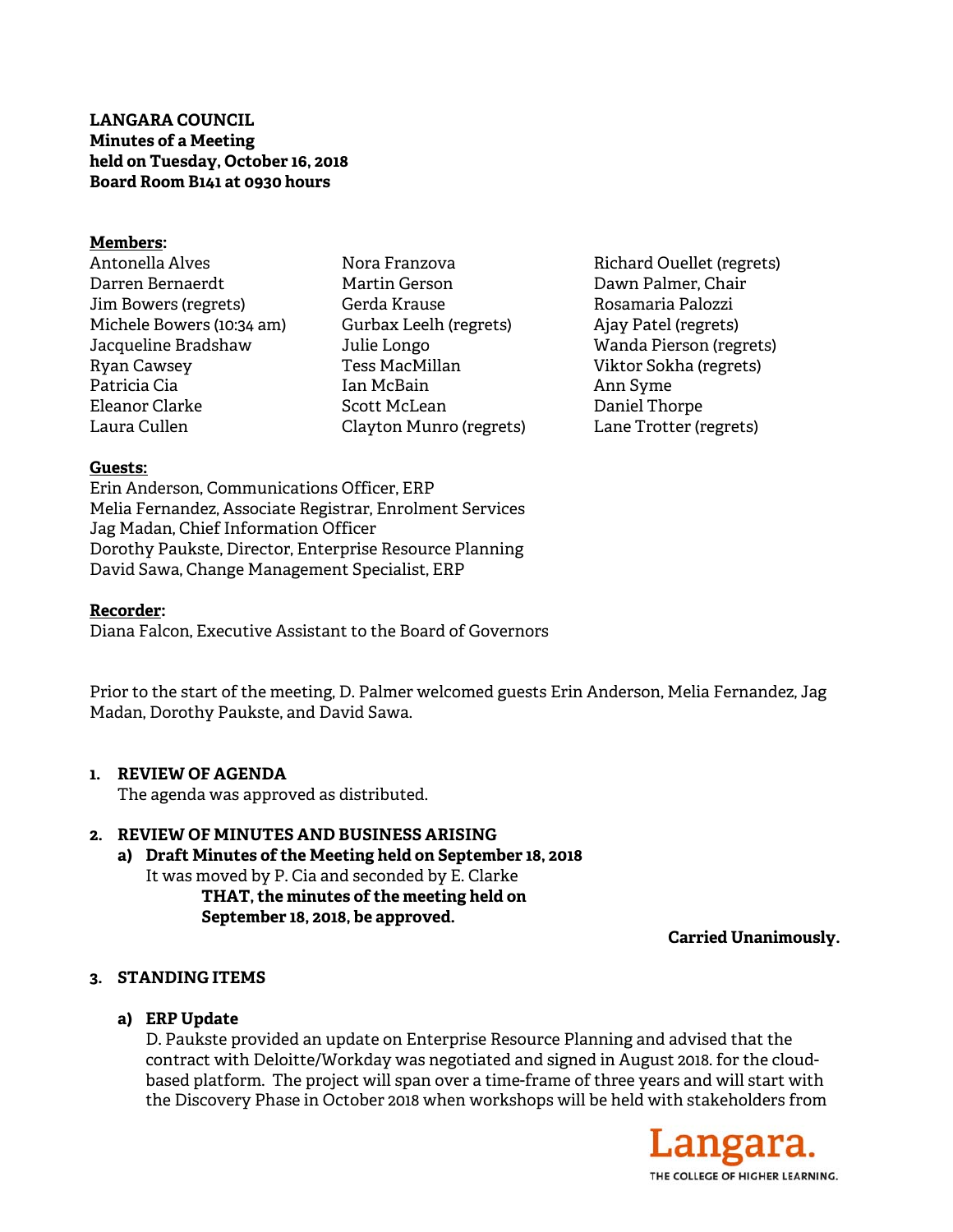three closely integrated areas: Human Capital Management (HCM), Finance, and Students. These workshops are for Deloitte to learn about Langara's current business processes and to do a fit-gap analysis. Dorothy advised how Workday will make work life easier by reducing manual effort, improving self-service and improving reporting. The project is divided into two waves with Human Capital Management and Finance in Wave 1, and Students in Wave 2. She highlighted the Project Governance Structure that clearly defines decision-making and establishes critical feedback loops for engagement and advisory input. Dorothy highlighted the purpose and focus of the Discovery workshops and how staff and faculty will be involved, and advised that subject-matter experts will be also be included in the workshops. Discussion ensued and members' questions were answered.

[It was noted that D. Paukste, David and Erin left the meeting at 9:53 a.m.]

# **b) IT Update**

J. Madan provided an update on the following IT projects:

- **Cyber Security Awareness Month -** October is Cyber Security Awareness Month and employees were reminded of the importance of changing their default passwords due to the high volume of spam emails circulating recently. Passwords should be changed annually and should not be the same as other sites. In response to a question on what to do if we receive phishing emails, he advised to pay attention to the email address and forward anything you believe to be spam to ithelp@langara.ca to help reduce risk. Jag advised that if employees change their passwords within the next 30 days, they are eligible to win an iPad or an iPad mini.
- **PCI Compliance 85% complete.** Non-compliant issues are being identified and IT is working to fix them. Expect to finish by the end of the fiscal year.
- **Secondary Data Centre 60% complete overall. Phase 2 is 100% complete.** Equipment has been moved into a new secondary data centre in the T Building which will serve as a backup of the current data centre in the A Building. We are currently in Phase 3 – Distribution switches, planning for Phase 4 – DC1 Cores and Layer 3 migration, with a target end date of the February 2019 long weekend.
- **Education Planner BC 50% complete.** Integrate Banner with CPBC's new online application service. Implement the capability for Langara to receive XML high-school transcripts electronically. On target for a completion date of second quarter of 2019.
- **Banner Backlog Reduction 90% complete.** Banner Backlog Reduction is on target as committed for completion by Dec. 31, 2018. There are currently 19 items remaining. Dependency on business areas for testing is causing some delays to finish.
- **CASL Project 60% complete.** Many of our systems do not allow us to opt out. We are taking the time and effort to make sure it is done right to align with the implementation of Workday.

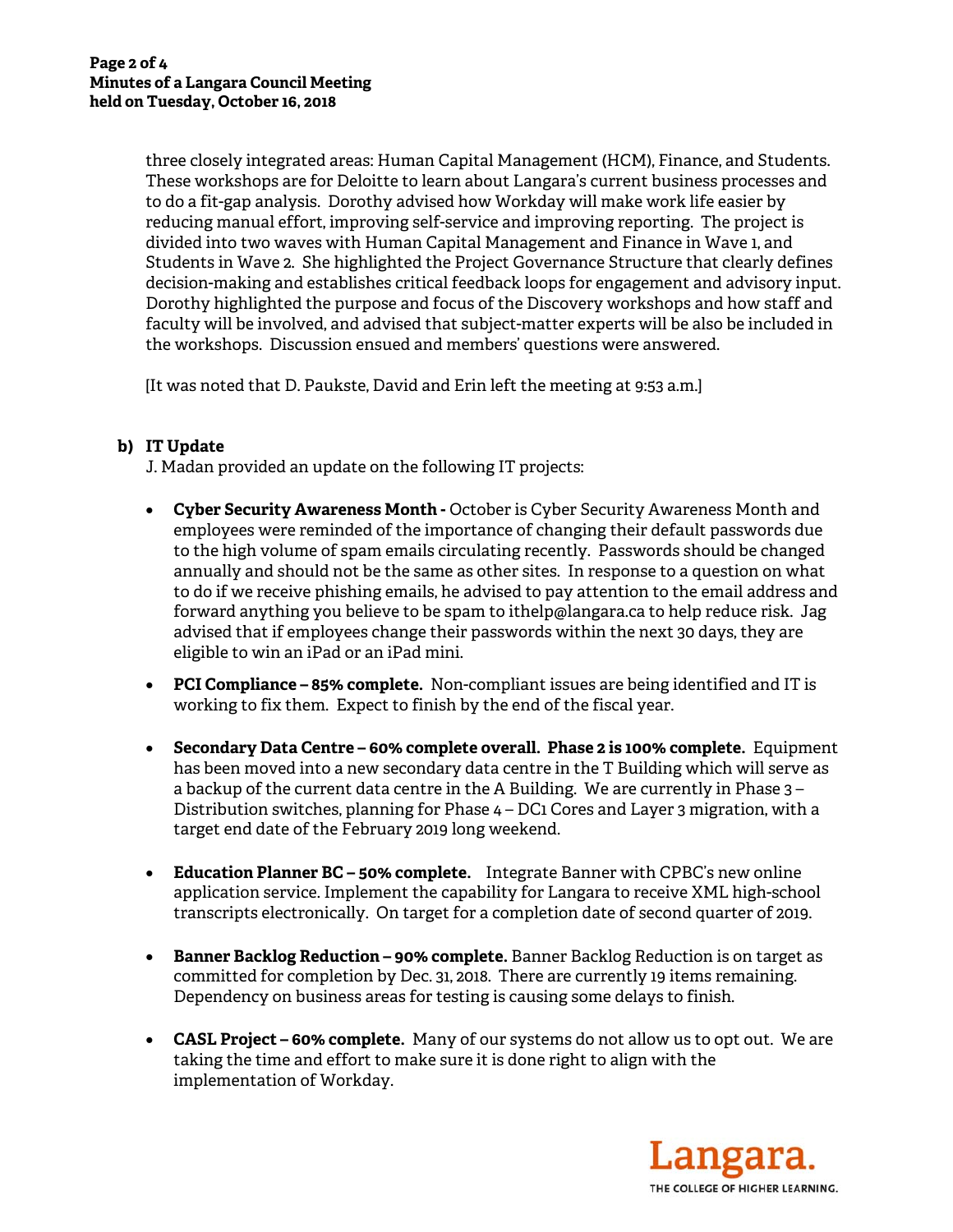- **Langara Foundation 100% complete.** Raizers Edge (Blackbaud) Cloud migration with licensed modules is 100% complete.
- **BCNET Redundant Fibre 25% complete.** Looking at redundant fibre in case something happens to one of the fibre links so that we are not out of service. Need to be sure we are well protected and well prepared. Currently reviewing RFQ responses and will know by early next year who we can partner with and what the cost will be.
- **IT Policies 80% complete.** IT Governance Team and representatives reviewed current IT policies and provided feedback. Policies are being modernized, reviewed and updated with a review in 12-18 months to align with transition to Workday. Work is on track for completion by December 2018 and to bring an update to Langara Council in January 2019.
- **IAM project 80% complete.** Status changed to yellow from green due to cyber security work that caused delays to Phase 1 of the project. Phase 1 - Target end date – mid-Nov. 2018. Phase 2 – Target end date - Feb. 15, 2019.

Discussion ensued and members' questions were answered.

## **4. CURRICULUM ITEMS**

#### **a) Education Council Meeting held on September 18, 2018**

G. Krause referred to the summary report attached to the agenda for the Education Council meeting held on September 18, 2018 and highlighted items of interest.

The Education Council summary report for September 18, 2018 was received for information.

## **5. FOR ACTION**

#### **a) Mental Health - Okanagan Charter**

D. Palmer noted that she and C. Munro co-chaired a Mental Health Working Group and provided a quick status update. Melia Fernandez presented in Clayton's absence.

M. Fernandez advised that the College collaborated with the Mental Health Association when it launched its Mental Health Awareness program in 2016. A Mental Health Working Group was formed and qualitative discussions were held with employees and students, which identified five areas of action and 12 recommendations to be implemented within a three-year period. A Mental Health Initiatives Coordinator was hired to implement the recommendations.

D. Palmer highlighted the Okanagan Charter (attached to the agenda for information) noting that this initiative (started by Okanagan College) promotes the health and wellbeing of post-secondary campuses by transforming the health and sustainability of our current and future societies, strengthening communities and contributing to the well-